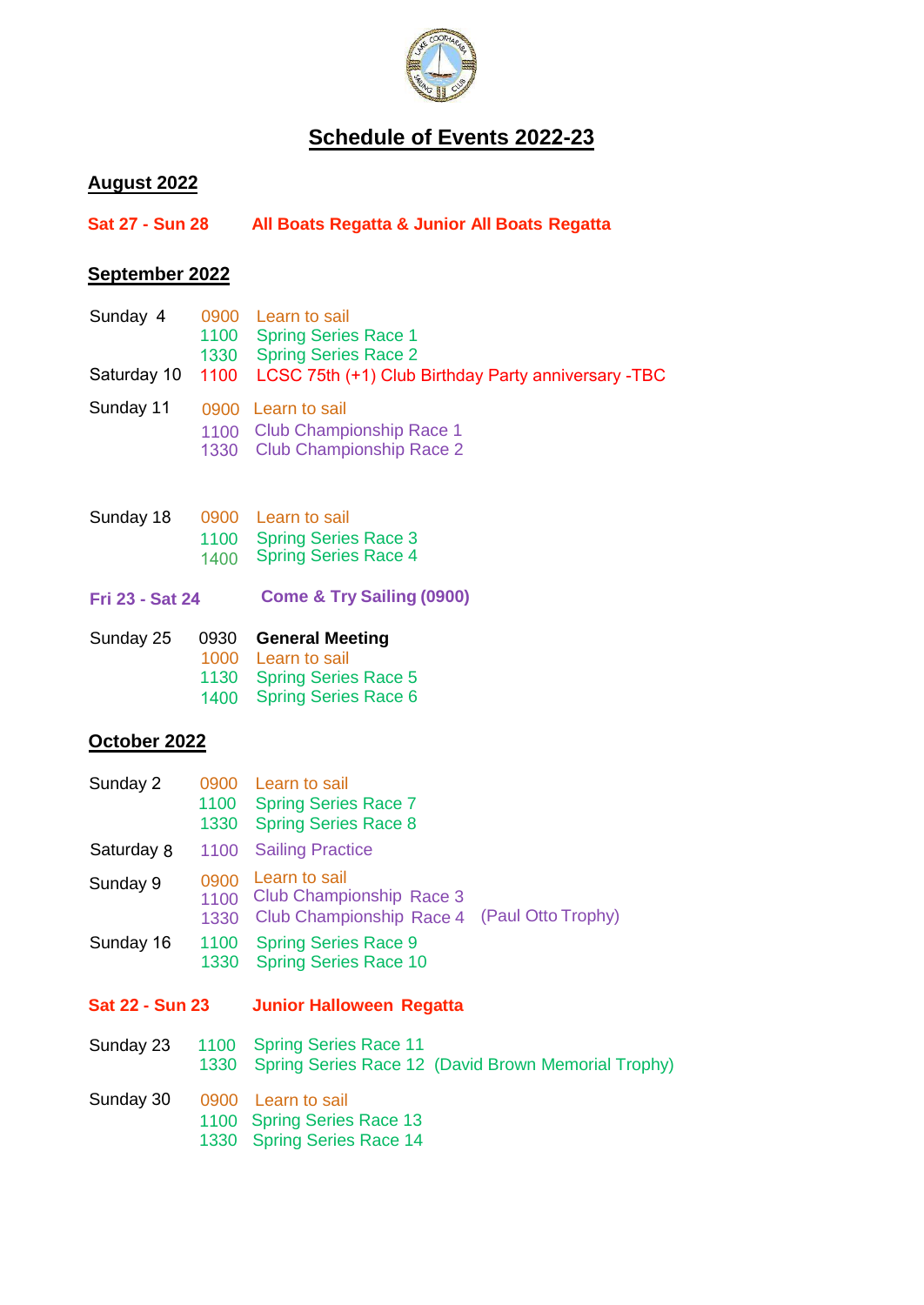# **November 2022**

| <b>Sat 5 - Sun 6</b> |                      | <b>Cat Challenge Regatta</b>                                                                        |
|----------------------|----------------------|-----------------------------------------------------------------------------------------------------|
| <b>Saturday 12</b>   |                      | <b>River Muster</b>                                                                                 |
| Saturday 12 1100     |                      | <b>Sailing Practice</b>                                                                             |
| Sunday<br>13         | 0900<br>1100<br>1330 | Learn to sail<br>Club Championship Race 5<br>Club Championship Race 6                               |
| Sunday 20            | 0930<br>1000<br>1400 | <b>General Meeting</b><br>Learn to sail<br>1130 Summer Series Race 1<br><b>Summer Series Race 2</b> |
| Sunday 27            | 0900<br>1100<br>1330 | Learn to sail<br><b>Summer Series Race 3</b><br>Summer Series Race 4 (Bunn y Family Trophy)         |

### **December 2022**

| <b>Sat 3 - Sun 4</b> |              | <b>Boating &amp; RV Monomasters and QLD Weta States</b>                              |
|----------------------|--------------|--------------------------------------------------------------------------------------|
| Saturday 10          |              | 1100 Sailing Practice                                                                |
| Sunday 11            |              | 0900 Learn to sail<br>1100 Club Championship Race 7<br>1330 Club Championship Race 8 |
| Sunday 18            | 0900<br>1330 | Learn to sail<br>1100 Summer Series Race 5<br><b>Summer Series Race 6 New</b>        |
| <b>Saturday 31st</b> |              | <b>Years Eve Party T.B.C</b>                                                         |

# **January 2023**

| Sunday 8  | 0900 Learn to sail         |
|-----------|----------------------------|
|           | 1100 Summer Series Race 7  |
|           | 1330 Summer Series Race 8  |
| Sunday 15 | 0900 Learn to sail         |
|           | 1100 Summer Series Race 9  |
|           | 1330 Summer Series Race 10 |

| Sunday 22 0900 Learn to sail |                                                |
|------------------------------|------------------------------------------------|
|                              | 1100 Summer Series Race 11                     |
|                              | 1330 Summer Series Race 12                     |
|                              | Thur 26 - 29 Windsurfer one design nationals   |
| Sunday 29                    | 1400 Summer Series Race 13 and 14 back to back |

.